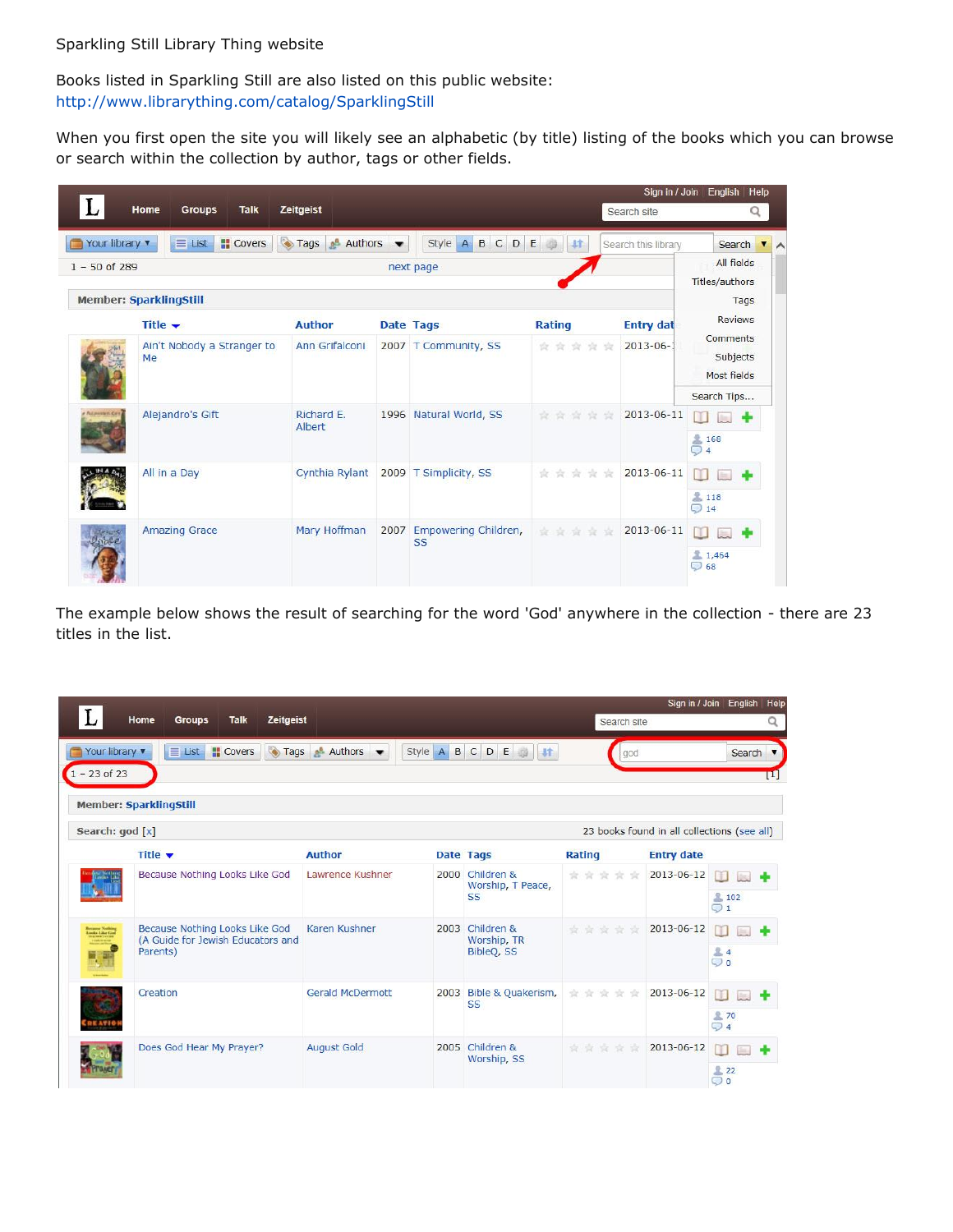The information in the right hand columns indicates how many other Library Thing users include the title in their collections and what comments and reviews have been entered. If the Sparkling Still Working Group has made a comment about a title, the 'comment bubble' will be filled in as in the example below.

| A Day's Work   | A Day's Work          | Family & Community, T Integrity, HI<br>Immigration, Empowering Children<br>filled in icon indicates<br>we've made a comment | big.<br><b>1307</b><br>$\odot$ 17 |
|----------------|-----------------------|-----------------------------------------------------------------------------------------------------------------------------|-----------------------------------|
|                | A Bad Case Of Stripes | HI Fearfulness, Empowering Children<br>empty icon means<br>we haven't                                                       | Jim.<br><b>鱼 2.061</b><br>$O$ 121 |
|                | A Good Day            | Sense of Self, T Community                                                                                                  | b.<br><b>1409</b><br>56           |
| $1 - 20$ of 20 |                       |                                                                                                                             | $[1]$                             |

Tags are a very useful way to find books on a topic. We have used tags to identify the various categories of books in Sparkling Still. To bring all of the books on Hard Issues together, we've used the abbreviation HI before listing the special topic. Similarly, we've used a T to identify the Testimonies, and TR to identify Teacher Resources. All of the titles in the original Sparkling Still will also include the tag SS. We intend to add new titles as we find them but these new titles will not have the SS tag. To view the Tags, click the Tags button in the menu bar. To see a list of books tagged with a specific topic, just click the Tag title. The number following the tag indicates how many titles have been tagged with that topic.

|                                                                                                                                                                                         |                                                                                                                                                                                                                                                                                                 |                                                                                                                                                                                                                                                               |                                                                                                                                                                                                                                                        | Sign in / Join   English   Help                                                                                                              |
|-----------------------------------------------------------------------------------------------------------------------------------------------------------------------------------------|-------------------------------------------------------------------------------------------------------------------------------------------------------------------------------------------------------------------------------------------------------------------------------------------------|---------------------------------------------------------------------------------------------------------------------------------------------------------------------------------------------------------------------------------------------------------------|--------------------------------------------------------------------------------------------------------------------------------------------------------------------------------------------------------------------------------------------------------|----------------------------------------------------------------------------------------------------------------------------------------------|
| Home<br><b>Groups</b>                                                                                                                                                                   | <b>Talk</b><br><b>Zeitgeist</b>                                                                                                                                                                                                                                                                 |                                                                                                                                                                                                                                                               | Search site                                                                                                                                                                                                                                            | Q                                                                                                                                            |
| Your library v<br>$\equiv$ List                                                                                                                                                         | Tags <b>Authors</b><br><b>Covers</b>                                                                                                                                                                                                                                                            | down<br>$a-z$<br>count                                                                                                                                                                                                                                        | across<br>size<br>large v<br>columns $4 \blacktriangledown$                                                                                                                                                                                            | Search this library                                                                                                                          |
| <b>Collections:</b>                                                                                                                                                                     | Tags:                                                                                                                                                                                                                                                                                           |                                                                                                                                                                                                                                                               |                                                                                                                                                                                                                                                        |                                                                                                                                              |
| Your library (289)<br>$\blacksquare$ Wishlist $(0)$<br>Currently reading (0)<br>$\Box$ To read $(0)$<br>Read but unowned (0)<br>$\blacksquare$ Favorites $(0)$<br>All collections (289) | $\bullet$ Bible (7)<br><b>Bible &amp; Quakerism</b><br>(10)<br>Celebrations (14)<br>Children & Worship<br>(18)<br>Crafts (3)<br>S.<br><b>Empowering Children</b><br>(50)<br><b>Family &amp; Community</b><br>(28)<br>$HI$ Abuse $(3)$<br>HI Adoption (3)<br>$HI$ Aging $(3)$<br>HI Bullying (5) | HI Civil Rights (7)<br>HI<br>ClimateFxtremeWeather<br>(4)<br>HI Death & Dying (6)<br>HI Differently-Abled (6)<br>HI Divorce (3)<br>HI Fearfulness (2)<br>HI Foster Care (3)<br>HI Homelessness (3)<br>HI Hunger (1)<br>HI Illness $(4)$<br>HI Immigration (9) | HI Incarcerated<br>Parents (2)<br>HI Moving (3)<br><b>HI</b> Responding to<br>Violence (5)<br>HI Separation (5)<br>Music $(6)$<br>Natural World (17)<br>Quakers (16)<br>Sense of Self (15)<br>SS (289)<br>T Community (29)<br><b>T</b> Earthcare $(4)$ | T Equality (9)<br>T Integrity (20)<br>$\bullet$ T Peace (21)<br>T Simplicity (15)<br>TR Activities (9)<br>TR BibleQ $(14)$<br>TR EarlyEd (9) |

The Book Detail page (reached by clicking the torn page icon just to the left of the green plus sign in the far right column of a listing of book titles) will provide additional details about the book including the ISBN to help you locate the book at the library or your favorite bookseller. Since many of the book cover images are pulled from Amazon, there is a link at the right of the book detail page directly to Amazon for ordering if you choose to use them. You may want to check the Quaker Books site at http://www.quakerbooks.org to see if it is available from them as well.